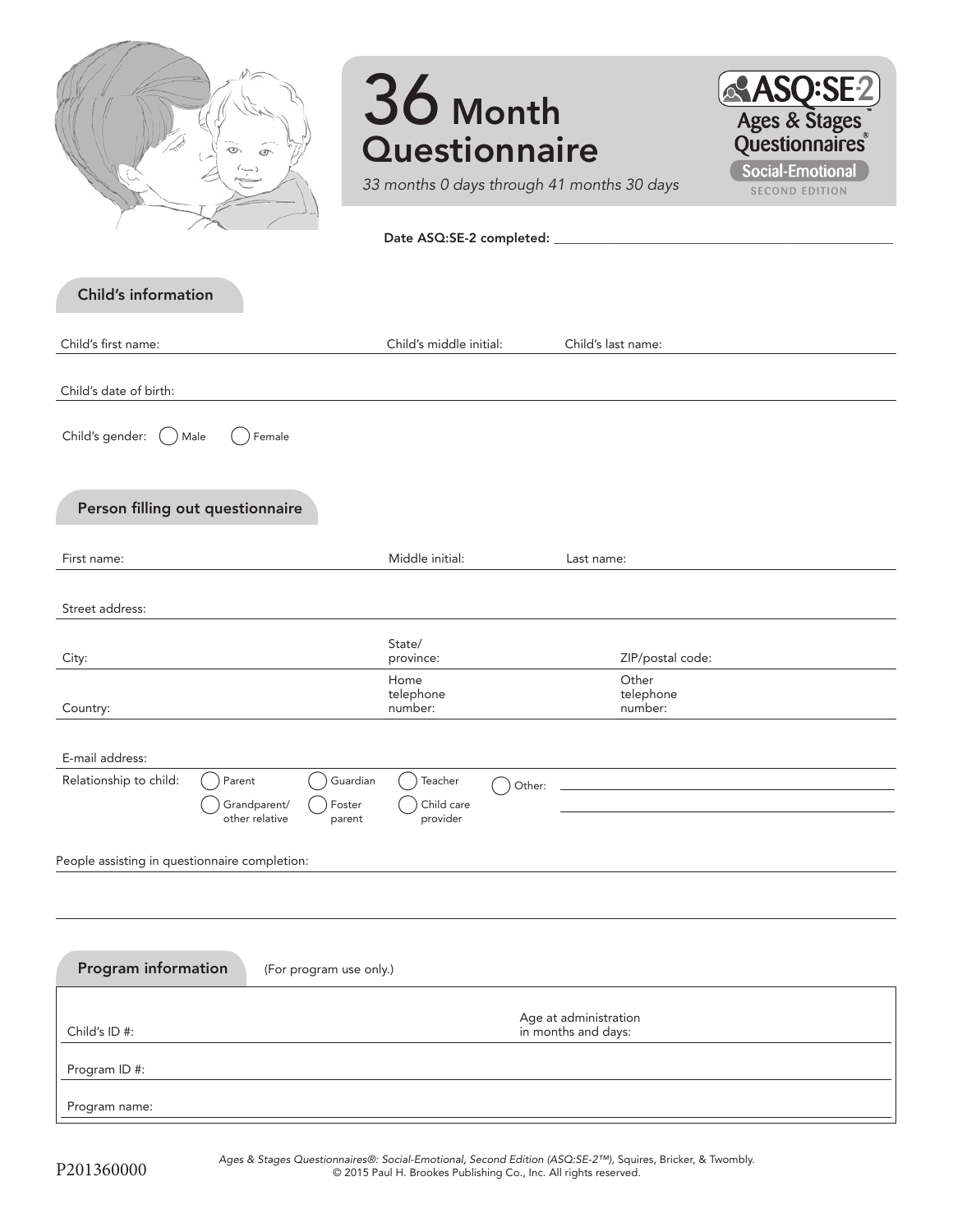| $36$ Month Questionnaire 33 months 0 days through 41 months 30 days                                                                                                                                                                                                                                                          |                                                                                                                                                                                               |
|------------------------------------------------------------------------------------------------------------------------------------------------------------------------------------------------------------------------------------------------------------------------------------------------------------------------------|-----------------------------------------------------------------------------------------------------------------------------------------------------------------------------------------------|
| Questions about behaviors children may have are listed on the following pages. Please read each question carefully and check the<br>box $\overline{M}$ that best describes your child's behavior. Also, check the circle $\overline{M}$ if the behavior is a concern.<br><b>Important Points to Remember:</b>                |                                                                                                                                                                                               |
| Answer questions based on what you know about your<br>child's behavior.<br>Answer questions based on your child's usual behavior,<br>not behavior when your child is sick, very tired, or hungry.<br>Caregivers who know the child well and spend more than<br>15-20 hours per week with the child should complete ASQ:SE-2. | If you have any questions or concerns about your child or<br>about this questionnaire, contact:<br>Thank you and please look forward to filling out another<br>ASQ:SE-2 in __________ months. |

|                                                                   | <b>OFTEN OR</b><br><b>ALWAYS</b> | SOME-<br><b>TIMES</b>           | <b>RARELY OR</b><br><b>NEVER</b> | <b>CHECK IF</b><br>THIS IS A<br><b>CONCERN</b> |  |
|-------------------------------------------------------------------|----------------------------------|---------------------------------|----------------------------------|------------------------------------------------|--|
| Does your child look at you when you talk to her?<br>1.           | $\Box$ z                         | $\Box$ v                        | $\vert \cdot \vert$ x            | $(\ )_{\vee}$                                  |  |
| 2. Does your child like to be hugged or cuddled?                  | $\Box$ z                         | $\blacksquare$ $\lor$           | $\Box$ x                         | $()$ v                                         |  |
| Does your child talk or play with adults he knows well?<br>3.     | $\Box$ z                         | $\Box$ v                        | $\Box$ x                         | $\bigcap v$                                    |  |
| 4. Does your child cling to you more than you expect?             | $\Box$ x                         | $\hfill\ensuremath{\mathsf{V}}$ | $\Box$ z                         | $()_{\vee}$                                    |  |
| When upset, can your child calm down within 15 minutes?<br>5.     | $\overline{\phantom{a}}$ z       | $\overline{\phantom{a}}$ v      | $\Box$ x                         | $\bigcap v$                                    |  |
| 6. Does your child seem too friendly with strangers?              | $\Box$ x                         | $\Box$ v                        | $\Box$ z                         | $()$ v                                         |  |
| 7. Does your child settle herself down after exciting activities? | $\Box$ z                         | $\overline{\phantom{a}}$ v      | $\prod x$                        | $()$ v                                         |  |

TOTAL POINTS ON PAGE \_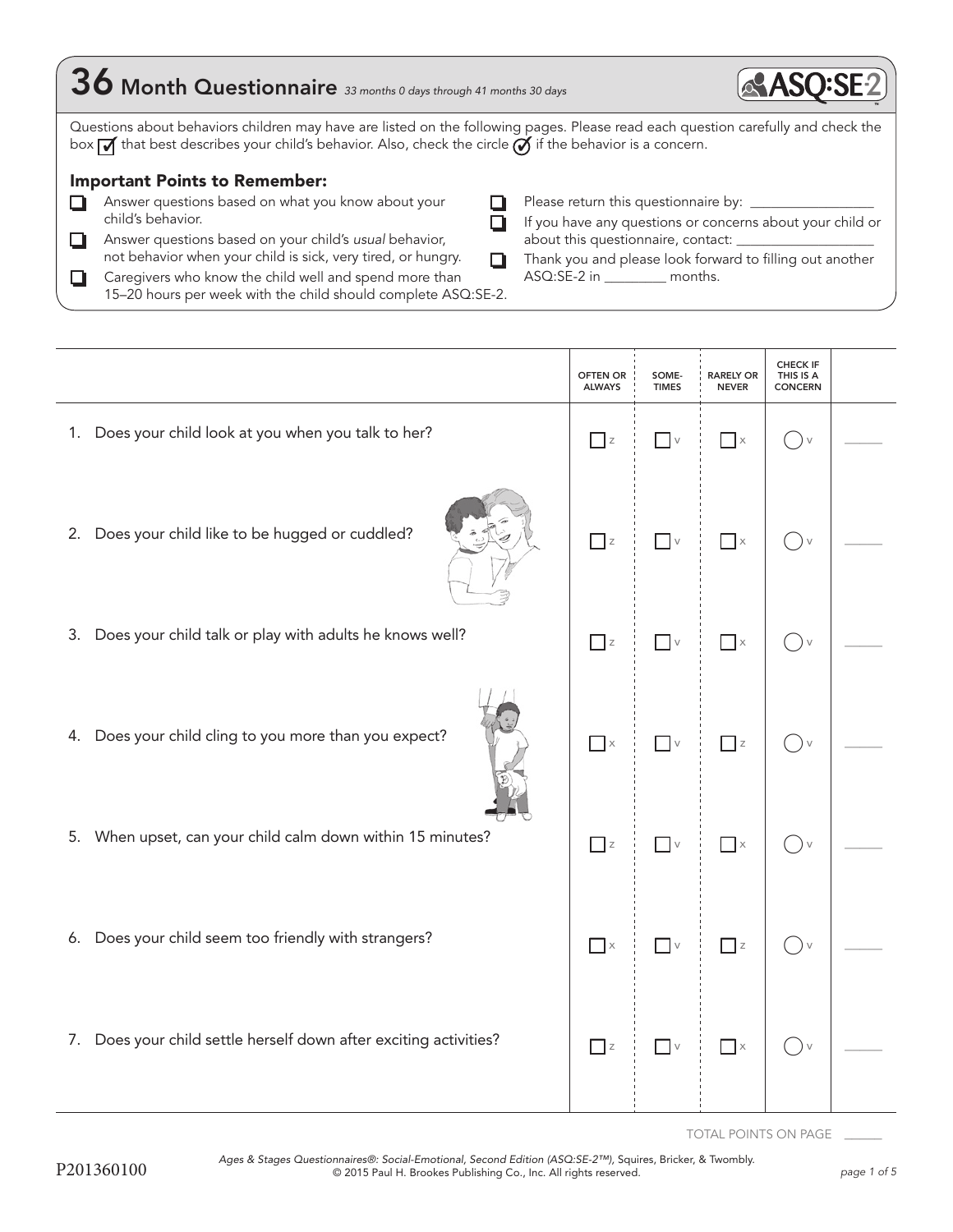# $36$  Month Questionnaire  $\text{ASQ:SE2}$  Check the box  $\text{Z}$  that best describes your child's behavior.

|  | $\mathsf{SQ}\mathsf{SE2}\$ Check the box $\mathsf{Z}\!\!\!\!\mathsf{I}$ that best d<br>Also, check the circle $\mathscr{A}$ if the |  |  |  |
|--|------------------------------------------------------------------------------------------------------------------------------------|--|--|--|
|  |                                                                                                                                    |  |  |  |

check the circle  $\emptyset$  if the behavior is a concern.

|    |                                                                                                                                                      | <b>OFTEN OR</b><br><b>ALWAYS</b>  | SOME-<br><b>TIMES</b>           | <b>RARELY OR</b><br><b>NEVER</b> | <b>CHECK IF</b><br>THIS IS A<br><b>CONCERN</b> |  |
|----|------------------------------------------------------------------------------------------------------------------------------------------------------|-----------------------------------|---------------------------------|----------------------------------|------------------------------------------------|--|
|    | 8. Does your child move from one activity to the next with little<br>difficulty (for example, from playtime to mealtime)?                            | $\Box$ z                          | $\vee$                          | $\Box$ x                         | $($ )<br>$\vee$                                |  |
| 9. | Does your child seem happy?                                                                                                                          | $\Box$ z                          | $\vee$                          | $\Box$                           | $() \vee$                                      |  |
|    | 10. Is your child interested in things around him, such as people, toys,<br>and foods?                                                               | $\Box$ z                          | $\overline{\phantom{a}}$ v      | $\Box$ $\times$                  | $(\ )_{\vee}$                                  |  |
|    | 11. Does your child do what you ask her to do?                                                                                                       | $\Box$ z                          | $\vee$                          | $\Box$                           | $() \vee$                                      |  |
|    | 12. Does your child seem more active than other<br>children his age?                                                                                 | $\overline{\phantom{a}}$ $\times$ | $\vee$                          | $\Box$ z                         | $()$ v                                         |  |
|    | 13. Does your child stay with activities she enjoys for at least<br>5 minutes (other than watching shows or videos, or playing with<br>electronics)? | $\Box$ z                          | $\overline{\phantom{a}}$ v      | $\Box$ x                         | $()$ v                                         |  |
|    | 14. Do you and your child enjoy mealtimes together?                                                                                                  | $\Box$ z                          | $\hfill\ensuremath{\mathsf{V}}$ | $\Box$ x                         |                                                |  |
|    | 15. Does your child have eating problems? For example, does he<br>stuff food, vomit, eat things that are not food, or ______<br>(Please describe.)   | $\overline{X}$                    |                                 |                                  |                                                |  |
|    |                                                                                                                                                      |                                   |                                 |                                  |                                                |  |
|    | 16. Does your child sleep at least 8 hours in a 24-hour period?                                                                                      | $\overline{\phantom{a}}$ z        | $\blacksquare$ V                | $\Box$ x                         |                                                |  |
|    | 17. Does your child use words to tell you what she wants or needs?                                                                                   | $\Box$ z                          | $\hfill\ensuremath{\mathsf{V}}$ | $\Box$ x                         | $\bigvee$                                      |  |

TOTAL POINTS ON PAGE \_\_\_\_\_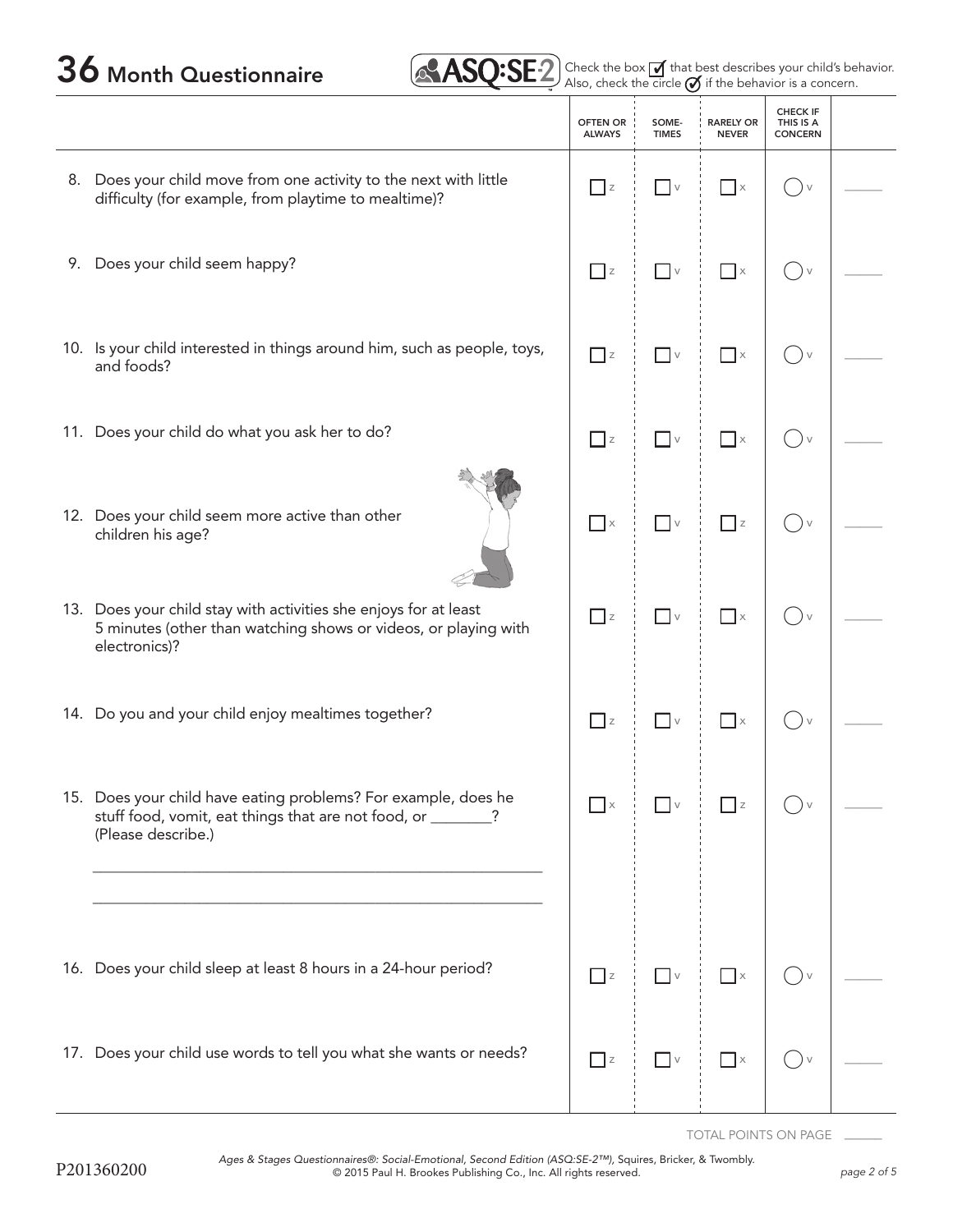| 36 Month Questionnaire | <b>ASQ:SE</b> 2 Check the box <b>M</b> that best describes your child's behavior. |
|------------------------|-----------------------------------------------------------------------------------|
|------------------------|-----------------------------------------------------------------------------------|

|     |                                                                                                                                                                         | <b>OFTEN OR</b><br><b>ALWAYS</b> | SOME-<br><b>TIMES</b>           | <b>RARELY OR</b><br><b>NEVER</b> | <b>CHECK IF</b><br>THIS IS A<br><b>CONCERN</b> |              |
|-----|-------------------------------------------------------------------------------------------------------------------------------------------------------------------------|----------------------------------|---------------------------------|----------------------------------|------------------------------------------------|--------------|
|     | 18. Does your child follow routine directions? For example, does he<br>come to the table or help clean up his toys when asked?                                          | $\Box$ z                         | $\Box$ v                        | $\Box$ x                         | $\vee$<br>$\qquad \qquad$                      |              |
|     | 19. Does your child cry, scream, or have tantrums for long<br>periods of time?                                                                                          | $\Box$ $\times$                  | $\Box$ v                        | $\Box$ z                         | $\rightarrow$ $\vee$                           |              |
|     | 20. Does your child check to make sure you are near<br>when exploring new places, such as a park or<br>a friend's home?                                                 | $\Box$ z                         | $\hfill\ensuremath{\mathsf{V}}$ | $\Box$ x                         | $\vee$<br>$($ )                                |              |
| 21. | Does your child do things over and over and get upset when you<br>try to stop her? For example, does she rock, flap her hands, spin,<br>or ________? (Please describe.) | $\Box$ x                         | $\overline{\phantom{a}}$ v      | $\Box$ z                         |                                                |              |
|     |                                                                                                                                                                         |                                  |                                 |                                  |                                                |              |
|     | 22. Does your child hurt himself on purpose?                                                                                                                            | $\Box$ $\times$                  | $\overline{\phantom{a}}$ v      | $\overline{\phantom{a}}$ z       | ( ) v                                          |              |
|     | 23. Does your child stay away from dangerous things, such as fire and<br>moving cars?                                                                                   | $\Box$ z                         | $\vee$                          | $\Box$ $\times$                  |                                                |              |
|     | 24. Does your child destroy or damage things on purpose?                                                                                                                | $\Box$ x                         | $\overline{\phantom{a}}$ v      | $\Box$ z                         |                                                |              |
|     | 25. Does your child use words to describe her feelings and the<br>feelings of others? For example, does she say, "I'm happy,"<br>"I don't like that," or "She's sad"?   | $\Box$ z                         | $\sqrt{v}$                      | $\hfill \square$ $\times$        |                                                | $\mathbb{R}$ |
|     | 26. Can your child name a friend?                                                                                                                                       | $\overline{z}$                   | $\Box$ v $\Box$                 | $\Box$ x                         |                                                |              |

TOTAL POINTS ON PAGE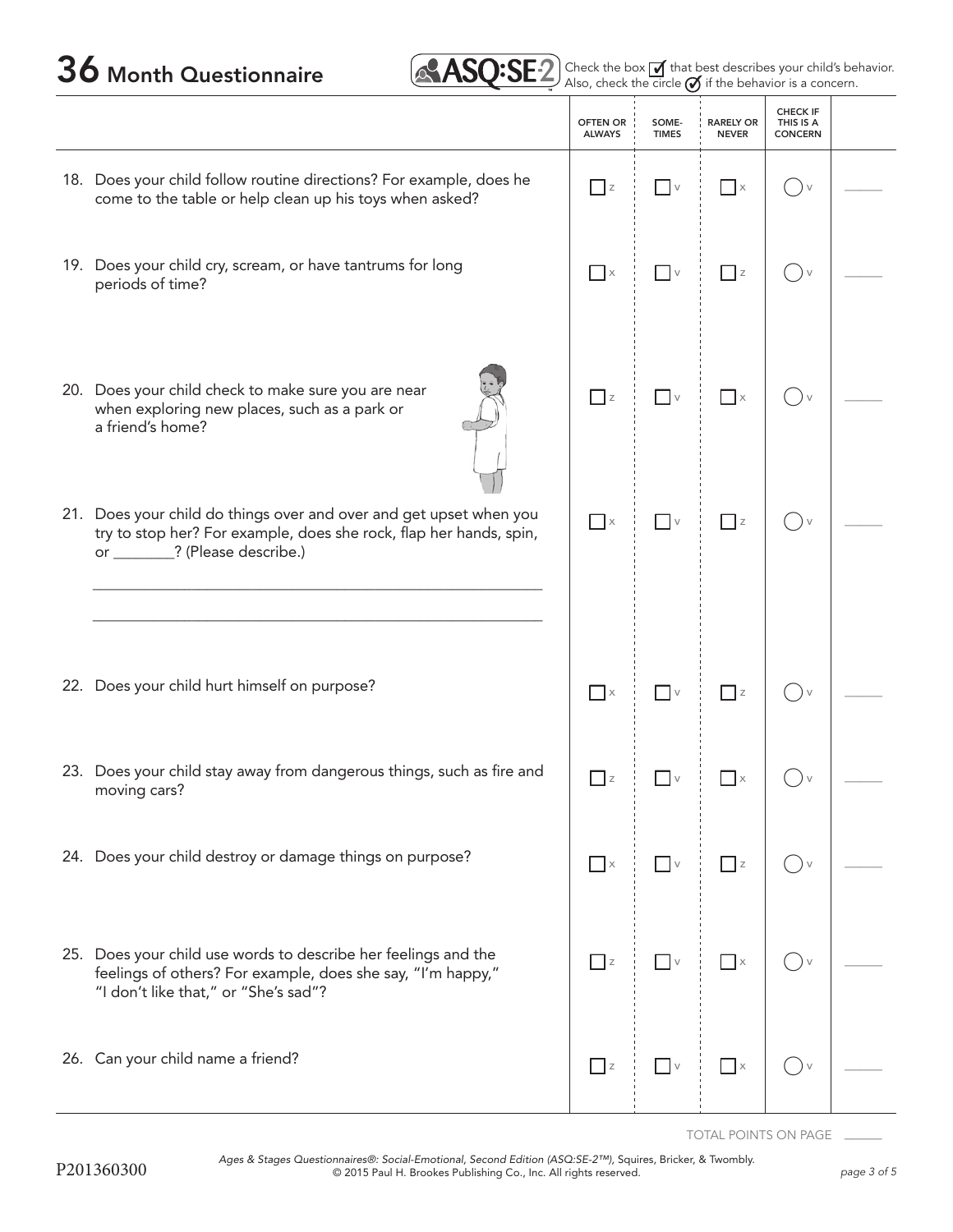$36$  Month Questionnaire  $\sqrt{8ASQ:SE2}$  Check the box  $\overline{A}$  that best describes your child's behavior.

|                                                                                                                      | <b>OFTEN OR</b><br><b>ALWAYS</b> | SOME-<br><b>TIMES</b>           | <b>RARELY OR</b><br><b>NEVER</b> | <b>CHECK IF</b><br>THIS IS A<br><b>CONCERN</b>          |  |
|----------------------------------------------------------------------------------------------------------------------|----------------------------------|---------------------------------|----------------------------------|---------------------------------------------------------|--|
| 27. Do other children like to play with your child?                                                                  | Z                                | $\vert \vert \vee$              | $\mathsf{I} \times$              | $($ )<br>$\vee$                                         |  |
| 28. Does your child like to play with other children?                                                                | $\Box$ z                         | $\hfill\ensuremath{\mathsf{V}}$ | $\Box$ $\times$                  | $\vee$<br>$\qquad \qquad \Box$                          |  |
| 29. Does your child try to hurt other children, adults, or animals (for<br>example, by kicking or biting)?           | $\Box$ x                         | $\Box$ v                        | $\overline{\phantom{a}}$ z       | $\vee$                                                  |  |
| 30. Does your child show an unusual interest in or knowledge of<br>sexual language and activity?                     | $\Box$ x                         | $\hfill\ensuremath{\mathsf{V}}$ | $\Box$ z                         | $()$ v                                                  |  |
| 31. Does your child try to show you things by pointing at them and<br>looking back at you?                           | $\Box$ z                         | $\Box$ v                        | $\Box$ x                         | $\bigcup$ $\vee$                                        |  |
| 32. Does your child pretend objects are something else? For example,<br>does he pretend a banana is a phone?         | $\overline{\phantom{a}}$ z       | $\hfill\ensuremath{\mathsf{V}}$ | $\Box$ x                         | $(\ )_{\vee}$                                           |  |
| 33. Does your child wake three or more times during the night?                                                       | $\Box$ x                         | $\overline{\phantom{a}}$ v      | $\Box$ z                         | $\left( \begin{array}{c} \end{array} \right)$<br>$\vee$ |  |
| 34. Is your child too worried or fearful? If "sometimes" or "often or<br>always," please describe:                   | $\Box$ x                         | $\overline{\phantom{a}}$        | z                                |                                                         |  |
| 35. Has anyone shared concerns about your child's behaviors? If<br>"sometimes" or "often or always," please explain: | $\Box$ x                         | $\overline{\phantom{a}}$ v      | $\Box$ z                         |                                                         |  |
|                                                                                                                      |                                  |                                 |                                  |                                                         |  |

TOTAL POINTS ON PAGE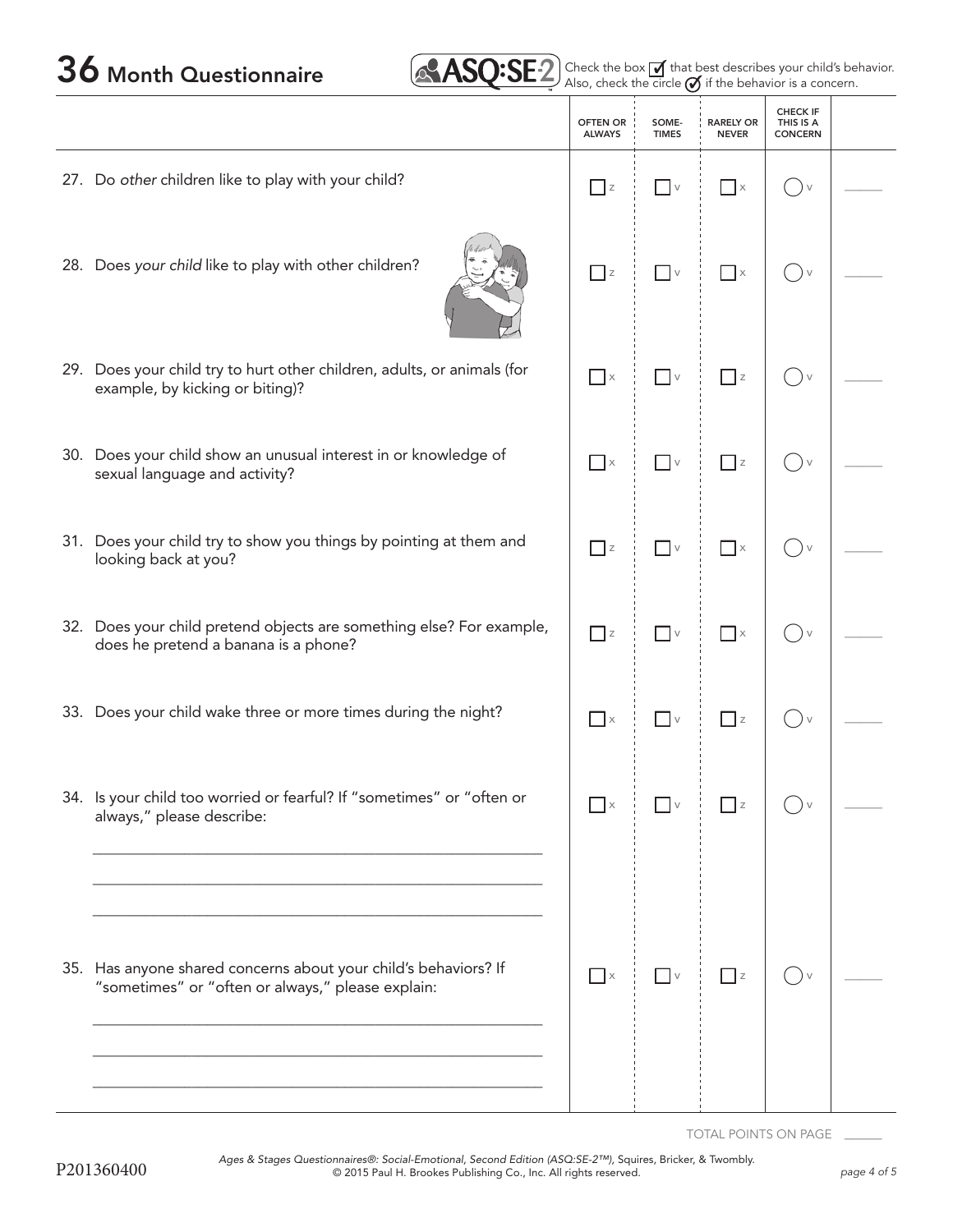

**OVERALL** Use the space below for additional comments.

| 36. Do you have concerns about your child's eating, sleeping, or toileting habits?<br>If yes, please explain: | $()$ YES $()$ NO |
|---------------------------------------------------------------------------------------------------------------|------------------|
|                                                                                                               |                  |

37. Does anything about your child worry you? If yes, please explain:

 $\bigcap$  YES  $\bigcirc$  NO

38. What do you enjoy about your child?